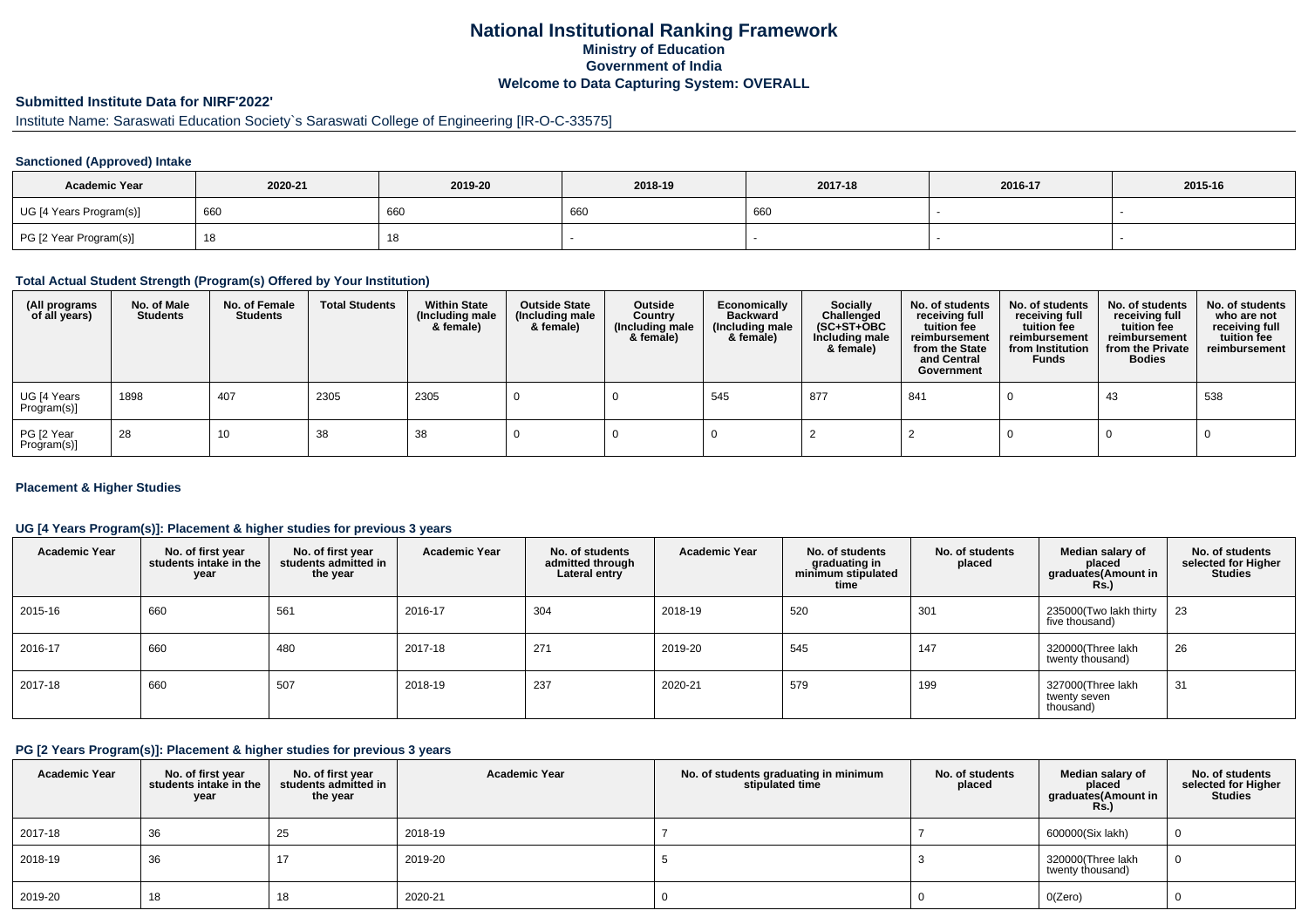#### **Ph.D Student Details**

| Ph.D (Student pursuing doctoral program till 2020-21 Students admitted in the academic year 2020-21 should not be entered here.) |                                                    |                                                                                                                                  |                       |  |  |
|----------------------------------------------------------------------------------------------------------------------------------|----------------------------------------------------|----------------------------------------------------------------------------------------------------------------------------------|-----------------------|--|--|
|                                                                                                                                  |                                                    |                                                                                                                                  | <b>Total Students</b> |  |  |
| Full Time                                                                                                                        |                                                    |                                                                                                                                  |                       |  |  |
| Part Time                                                                                                                        |                                                    |                                                                                                                                  |                       |  |  |
| No. of Ph.D students graduated (including Integrated Ph.D)                                                                       |                                                    |                                                                                                                                  |                       |  |  |
|                                                                                                                                  | 2020-21                                            | 2019-20                                                                                                                          | 2018-19               |  |  |
| Full Time                                                                                                                        | $\Omega$                                           |                                                                                                                                  |                       |  |  |
| Part Time                                                                                                                        | 0                                                  |                                                                                                                                  |                       |  |  |
|                                                                                                                                  |                                                    | PG (Student pursuing MD/MS/DNB program till 2020-21 Students admitted in the academic year 2021 - 22 should not be entered here) |                       |  |  |
|                                                                                                                                  | Number of students pursuing PG (MD/MS/DNB) program |                                                                                                                                  | 0                     |  |  |
| No. of students Graduating in PG (MD/MS/DNB) program                                                                             |                                                    |                                                                                                                                  |                       |  |  |
| 2020-21                                                                                                                          | 2019-20                                            | 2018-19                                                                                                                          |                       |  |  |
| 0                                                                                                                                | 0                                                  |                                                                                                                                  |                       |  |  |

### **Online Education**

| . Does all programs/courses were completed on time.                                             |                                                                                       | Yes                                                                                                                                                                                                                                                                                                                                                                                                                                                                                                                                                                                                                                                                                                                                                                                                                                  |                                                |  |  |
|-------------------------------------------------------------------------------------------------|---------------------------------------------------------------------------------------|--------------------------------------------------------------------------------------------------------------------------------------------------------------------------------------------------------------------------------------------------------------------------------------------------------------------------------------------------------------------------------------------------------------------------------------------------------------------------------------------------------------------------------------------------------------------------------------------------------------------------------------------------------------------------------------------------------------------------------------------------------------------------------------------------------------------------------------|------------------------------------------------|--|--|
| 2. Measures taken to complete the syllabus of courses and programs.                             |                                                                                       | The syllabus of all courses were completed as per the academic calendar given by Mumbai University. Regular Online classes on<br>Google meet Platform were taken. Timetable is designed as per the no. of hours mentioned in the syllabus. For the subjects like<br>Mathematics and others in which extra practice is required .Our staff have taken extra classes to complete the syllabus within the<br>stipulated time. For Practical sessions, IIT virtual Labs were used along with the videos. All subject notes and study material is<br>provided by the subject in charges to all students via Google classrooms of respective subjects. Time to time practice tests were<br>taken. College has its own YouTube channel where faculty videos on different topics are available so that students can watch it at<br>any time. |                                                |  |  |
| 3. The period of delay in completion of syllabus (in months).                                   |                                                                                       |                                                                                                                                                                                                                                                                                                                                                                                                                                                                                                                                                                                                                                                                                                                                                                                                                                      |                                                |  |  |
| 4. The period of delay in conducting exams (in months).                                         |                                                                                       |                                                                                                                                                                                                                                                                                                                                                                                                                                                                                                                                                                                                                                                                                                                                                                                                                                      |                                                |  |  |
| <b>Portal Name</b>                                                                              | No. of students offered online courses which have credit<br>transferred to transcript | Total no, of online courses which have credit transferred<br>to the transcript                                                                                                                                                                                                                                                                                                                                                                                                                                                                                                                                                                                                                                                                                                                                                       | Total no. of credits transferred to transcript |  |  |
| Swayam                                                                                          |                                                                                       |                                                                                                                                                                                                                                                                                                                                                                                                                                                                                                                                                                                                                                                                                                                                                                                                                                      |                                                |  |  |
| 5. No. of courses developed and available online on Swayam platform by your institution faculty |                                                                                       |                                                                                                                                                                                                                                                                                                                                                                                                                                                                                                                                                                                                                                                                                                                                                                                                                                      |                                                |  |  |

### **Financial Resources: Utilised Amount for the Capital expenditure for previous 3 years**

| <b>Academic Year</b>                                                                                 | 2020-21                                                      | 2019-20                                                                 | 2018-19                                                                 |  |  |  |  |
|------------------------------------------------------------------------------------------------------|--------------------------------------------------------------|-------------------------------------------------------------------------|-------------------------------------------------------------------------|--|--|--|--|
|                                                                                                      | <b>Utilised Amount</b>                                       | <b>Utilised Amount</b>                                                  | <b>Utilised Amount</b>                                                  |  |  |  |  |
| Annual Capital Expenditure on Academic Activities and Resources (excluding expenditure on buildings) |                                                              |                                                                         |                                                                         |  |  |  |  |
| Library                                                                                              | 702292 (Seven lakh two thousand two hundred and ninety two)  | 638447 (Six lakh thirty eight thousand four hundred and forty<br>seven) | 608045 (Six lakh eight thousand and forty five)                         |  |  |  |  |
| New Equipment for Laboratories                                                                       | 643603 (Six lakh forty three thousand six hundred and three) | 585094 (Five lakh eighty five thousand and ninety four)                 | 557233 (Five lakh fifty seven thousand two hundred and thirty<br>three) |  |  |  |  |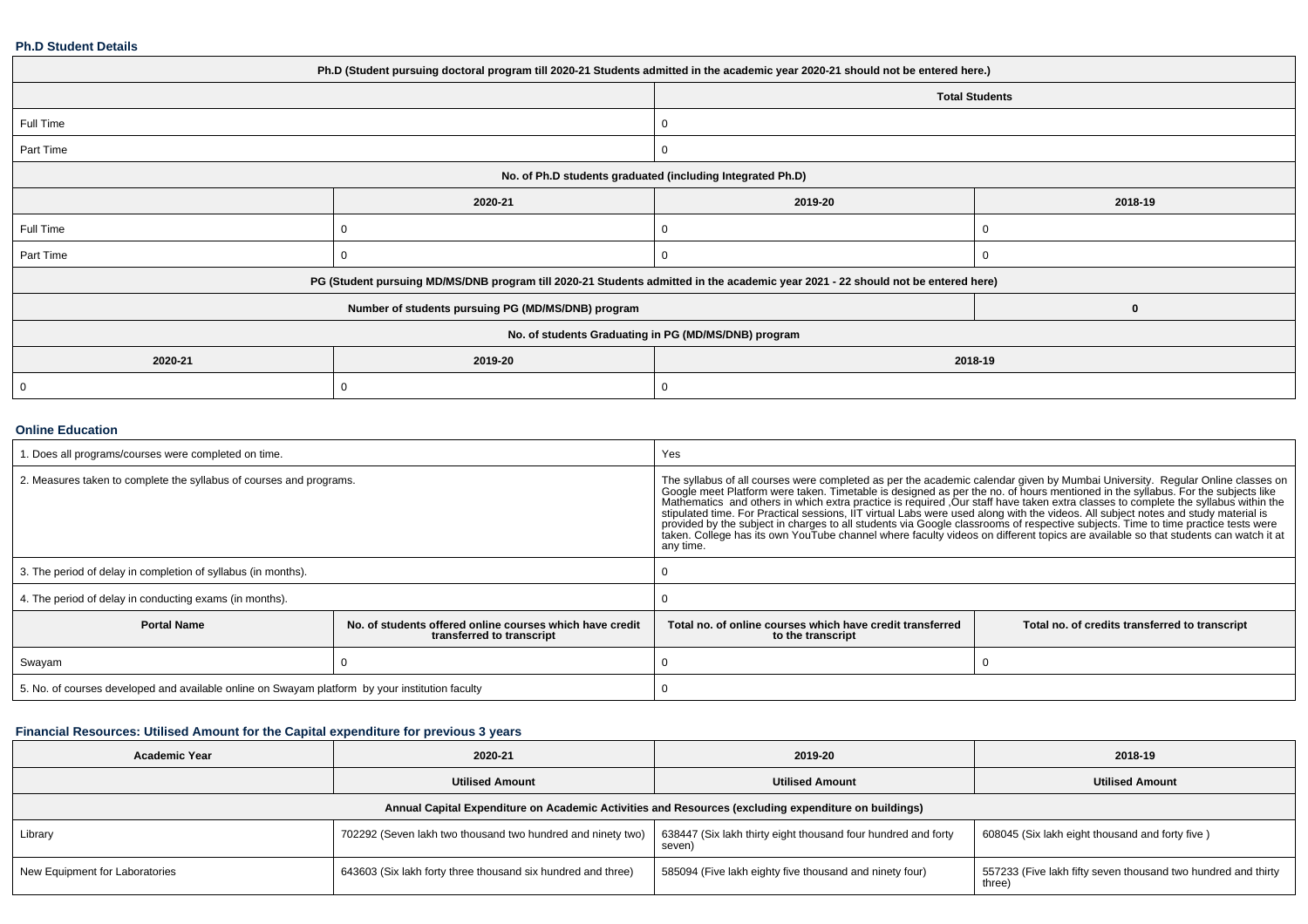| <b>Engineering Workshops</b>                                                                    | 715336 (Seven lakh fifteen thousand three hundred and thirty<br>SIX) | 650305 (Six lakh fifty thousand three hundred and five)                 | 619339 (Six lakh nineteen thousand three hundred and thirty<br>nine. |
|-------------------------------------------------------------------------------------------------|----------------------------------------------------------------------|-------------------------------------------------------------------------|----------------------------------------------------------------------|
| Other expenditure on creation of Capital Assets (excluding<br>expenditure on Land and Building) | 492203 (Four lakh ninety two thousand two hundred and three)         | 447457 (Four lakh forty seven thousand four hundred and fifty<br>seven) | 426150 (Four lakh twenty six thousand one hundred and fifty)         |

# **Financial Resources: Utilised Amount for the Operational expenditure for previous 3 years**

| <b>Academic Year</b>                                                                                                                                                                            | 2020-21                                                                                     | 2019-20                                                                                       | 2018-19                                                                                         |  |  |  |  |
|-------------------------------------------------------------------------------------------------------------------------------------------------------------------------------------------------|---------------------------------------------------------------------------------------------|-----------------------------------------------------------------------------------------------|-------------------------------------------------------------------------------------------------|--|--|--|--|
|                                                                                                                                                                                                 | <b>Utilised Amount</b>                                                                      | <b>Utilised Amount</b>                                                                        | <b>Utilised Amount</b>                                                                          |  |  |  |  |
| <b>Annual Operational Expenditure</b>                                                                                                                                                           |                                                                                             |                                                                                               |                                                                                                 |  |  |  |  |
| Salaries (Teaching and Non Teaching staff)                                                                                                                                                      | 127150647 (Twelve crore seventy one lakh fifty thousand six<br>hundred and forty seven)     | 115591497 (Eleven crore fifty five lakh ninety one thousand<br>four hundred and ninety seven) | 128434997 (Twelve crore eighty four lakh thirty four thousand<br>nine hundred and ninety seven) |  |  |  |  |
| Maintenance of Academic Infrastructure or consumables and<br>other running expenditures (excluding maintenance of hostels<br>and allied services, rent of the building, depreciation cost, etc) | 75256873 (Seven crore fifty two lakh fifty six thousand eight<br>hundred and seventy three) | 68415339 (Six crore eighty four lakh fifteen thousand three<br>hundred and thirty nine )      | 65157466 (Six crore fifty one lakh fifty seven thousand four<br>hundred and sixty six)          |  |  |  |  |
| Seminars/Conferences/Workshops                                                                                                                                                                  | 1273543 (Twelve lakh seventy three thousand five hundred<br>and forty three)                | 1157766 (Eleven lakh fifty seven thousand seven hundred and<br>sixty sis)                     | 1102635 (Eleven lakh two thousand six hundred and thirty five)                                  |  |  |  |  |

#### **IPR**

| Calendar year            | 2020 | 2019 | 2018 |
|--------------------------|------|------|------|
| No. of Patents Published |      |      |      |
| No. of Patents Granted   |      |      |      |

### **Sponsored Research Details**

| <b>Financial Year</b>                    | 2020-21                         | 2019-20                                                      | 2018-19                                                     |
|------------------------------------------|---------------------------------|--------------------------------------------------------------|-------------------------------------------------------------|
| Total no. of Sponsored Projects          |                                 |                                                              |                                                             |
| Total no. of Funding Agencies            |                                 |                                                              |                                                             |
| Total Amount Received (Amount in Rupees) | 178000                          | 931888                                                       | 363496                                                      |
| Amount Received in Words                 | One lakh seventy eight thousand | Nine lakh thirty one thousand eight hundred and eighty eight | Three Lakh sixty three thousand four hundred and ninety six |

## **Consultancy Project Details**

| <b>Financial Year</b>                    | 2020-21                                                  | 2019-20                                            | 2018-19                                                     |
|------------------------------------------|----------------------------------------------------------|----------------------------------------------------|-------------------------------------------------------------|
| Total no. of Consultancy Projects        |                                                          |                                                    | 20                                                          |
| Total no. of Client Organizations        |                                                          |                                                    | 20                                                          |
| Total Amount Received (Amount in Rupees) | 114835                                                   | 240656                                             | 175568                                                      |
| Amount Received in Words                 | One Lakh fourteen thousand eight hundred and thirty five | Two lakh forty thousand six hundred and sixty five | One lakh seventy five thousand five hundred and sixty eight |

## **Executive Development Program/Management Development Programs**

| <b>Financial Year</b>                                                                  | 2020-21<br>the contract of the contract of the | 2019-20<br>. | 2018-19 |
|----------------------------------------------------------------------------------------|------------------------------------------------|--------------|---------|
| Total no. of Executive Development Programs/ Management<br><b>Development Programs</b> |                                                |              |         |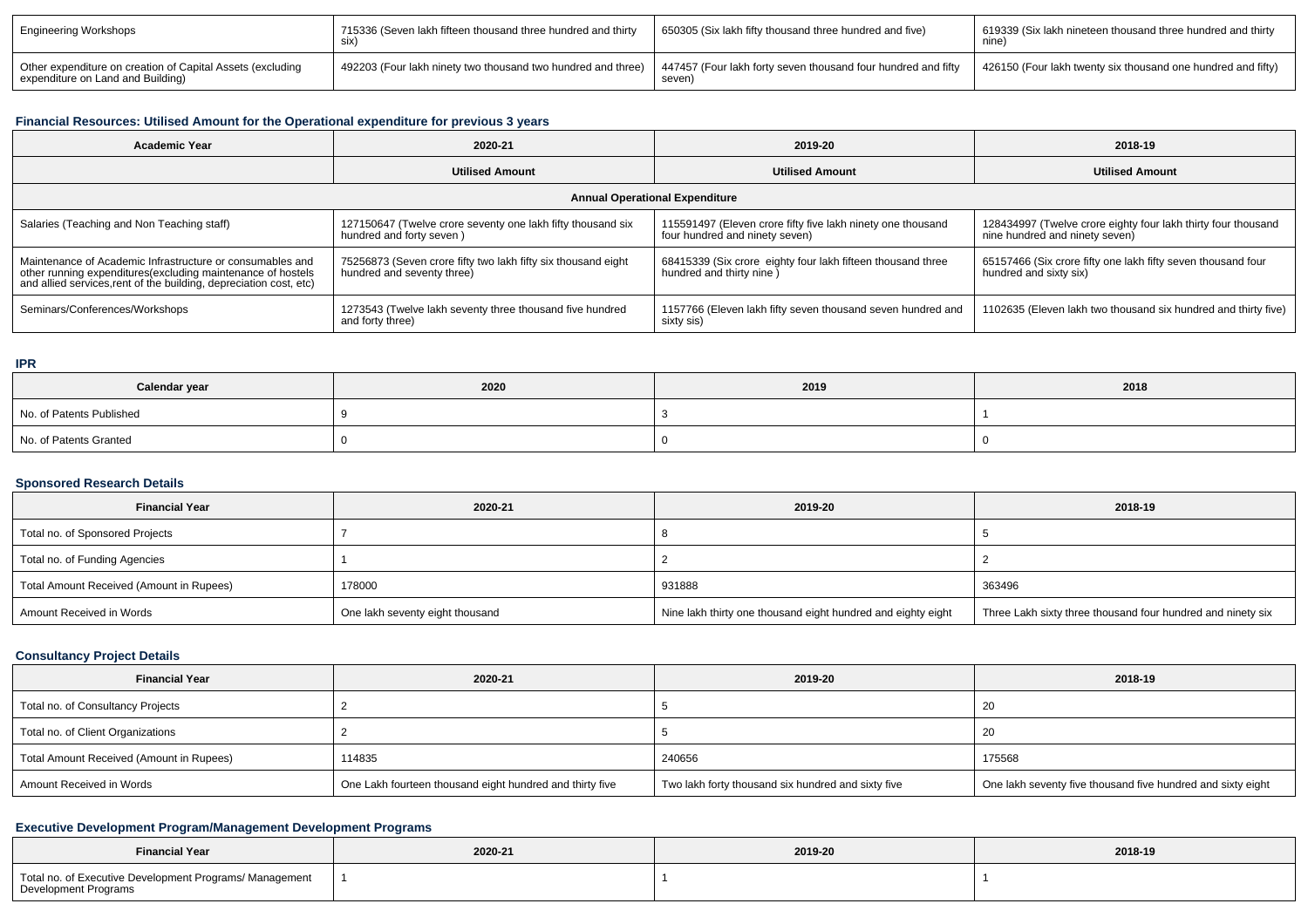| Total no. of Participants                                  | <u>__</u> |      | -40  |
|------------------------------------------------------------|-----------|------|------|
| Total Annual Earnings (Amount in Rupees)(Excluding Lodging |           |      |      |
| Total Annual Earnings in Words                             | zero      | zero | zero |

# **PCS Facilities: Facilities of physically challenged students**

| 1. Do your institution buildings have Lifts/Ramps?                                                                                                         | Yes, more than 80% of the buildings |
|------------------------------------------------------------------------------------------------------------------------------------------------------------|-------------------------------------|
| 2. Do your institution have provision for walking aids, including wheelchairs and transportation from one building to another for<br>handicapped students? | Yes                                 |
| 3. Do your institution buildings have specially designed toilets for handicapped students?                                                                 | Yes, more than 80% of the buildings |

# **Accreditation**

#### **NBA Accreditation**

| ≀ valid NBA Accreditation?<br>r institute nave a ' | <b>NO</b> |
|----------------------------------------------------|-----------|
|----------------------------------------------------|-----------|

#### **NAAC Accreditation**

| 1. Does your institute have a valid NAAC Accreditation? |            | <b>YES</b>                |      |  |  |
|---------------------------------------------------------|------------|---------------------------|------|--|--|
| Valid from                                              |            | Valid upto<br><b>CGPA</b> |      |  |  |
| 02-05-2017                                              | 01-05-2022 |                           | 2.34 |  |  |

## **Faculty Details**

| Srno           | <b>Name</b>                              | Age | Designation                | Gender | Qualification | <b>Experience (In</b><br>Months) | <b>Currently working</b><br>with institution? | <b>Joining Date</b> | <b>Leaving Date</b>      | <b>Association type</b> |
|----------------|------------------------------------------|-----|----------------------------|--------|---------------|----------------------------------|-----------------------------------------------|---------------------|--------------------------|-------------------------|
|                | Aditi Jadhav                             | 36  | <b>Assistant Professor</b> | Female | Ph.D          | 33                               | Yes                                           | 24-06-2019          | $\overline{\phantom{a}}$ | Regular                 |
| $\overline{2}$ | Aditi Jadhav                             | 36  | <b>Assistant Professor</b> | Female | Ph.D          | 34                               | Yes                                           | 01-10-2018          | $\overline{\phantom{a}}$ | Regular                 |
| 3              | <b>ANDHALE</b><br><b>MADHUKAR Ganpat</b> | 35  | <b>Assistant Professor</b> | Male   | M.E.          | 96                               | Yes                                           | 26-12-2018          | $\sim$                   | Adhoc / Contractual     |
| $\overline{4}$ | Arpita Rishi Saxena                      | 30  | <b>Assistant Professor</b> | Female | M.Tech        | 23                               | Yes                                           | 26-08-2019          | $\overline{\phantom{a}}$ | Regular                 |
| 5              | Ashwini Nagesh<br>Bodkhe                 | 26  | <b>Assistant Professor</b> | Female | B.E           | 23                               | Yes                                           | 08-08-2019          | $\sim$                   | Regular                 |
| 6              | <b>Baviskar Devakant</b><br>Dhulichand   | 43  | <b>Assistant Professor</b> | Male   | M.E.          | 24                               | Yes                                           | 29-07-2019          | $\sim$                   | Regular                 |
| $\overline{7}$ | <b>Bhaduria Rambir</b><br>Rameshwar Sing | 45  | Other                      | Male   | Ph.D          | 54                               | Yes                                           | 01-01-2016          | $\overline{\phantom{a}}$ | Visiting                |
| 8              | <b>BHAGAT AMOL</b><br><b>SURESH</b>      | 37  | <b>Assistant Professor</b> | Male   | M.E.          | 72                               | Yes                                           | 14-07-2014          | $\sim$                   | Regular                 |
| 9              | <b>BHAGAT VISHAL</b><br>WASUDEO          | 42  | <b>Assistant Professor</b> | Male   | M.E.          | 171                              | Yes                                           | 26-12-2018          | $\sim$                   | Adhoc / Contractual     |
| 10             | BHAIRNALLYKAR<br><b>SUJATA TUKARAM</b>   | 42  | <b>Assistant Professor</b> | Female | M.E.          | 156                              | Yes                                           | 01-08-2008          | $\sim$                   | Regular                 |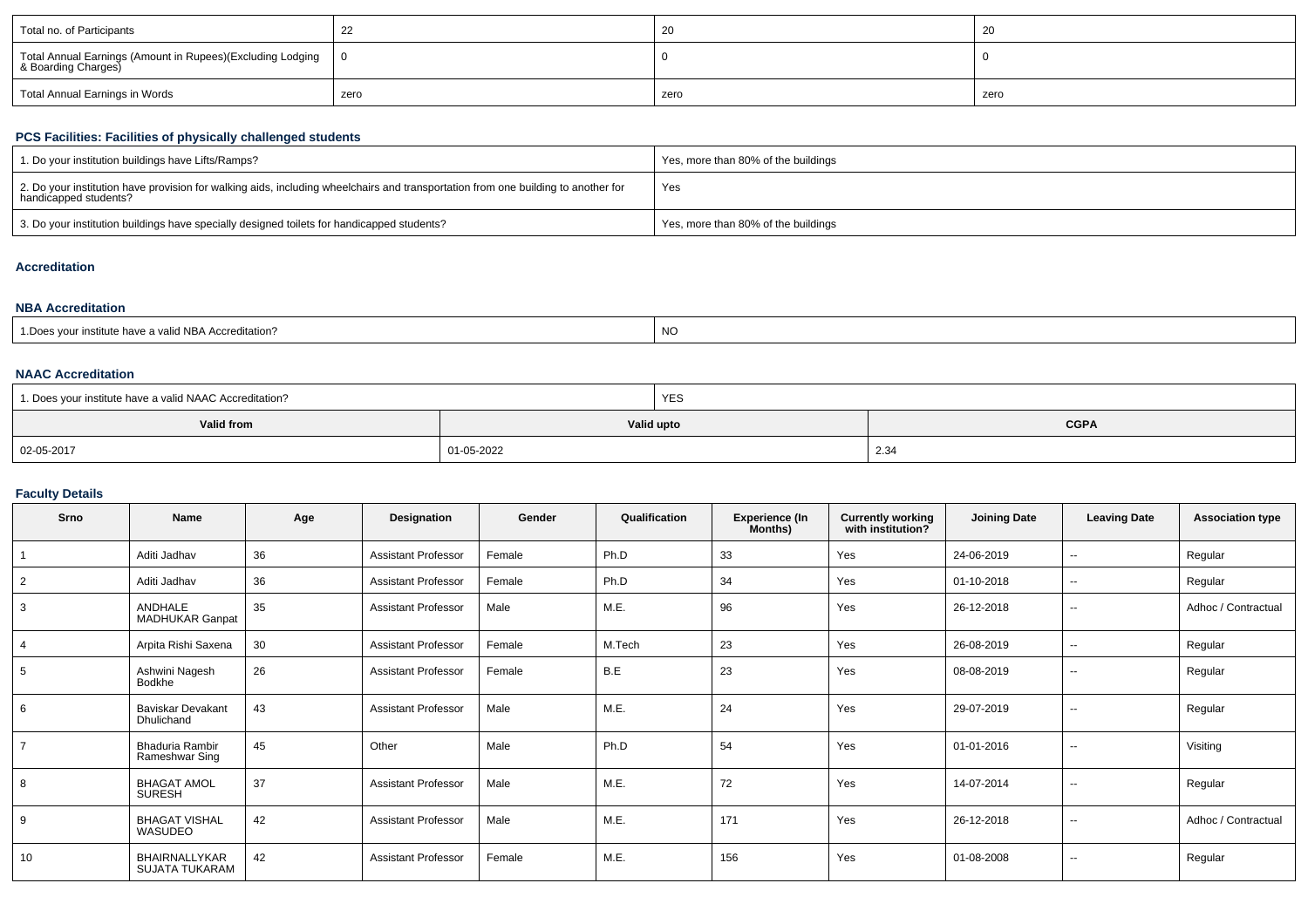| 11 | <b>BORA RINA</b><br><b>KAMALKUMAR</b>          | 41 | <b>Assistant Professor</b> | Female | M.E.   | 120 | Yes | 24-01-2012 | --                       | Regular             |
|----|------------------------------------------------|----|----------------------------|--------|--------|-----|-----|------------|--------------------------|---------------------|
| 12 | <b>BURNASE SNEHA</b><br><b>RAMCHANDRA</b>      | 32 | <b>Assistant Professor</b> | Female | M.E.   | 108 | Yes | 01-07-2015 | $\overline{\phantom{a}}$ | Regular             |
| 13 | <b>CHANEWAR</b><br>NILESH<br>YASHWANTRAO       | 45 | <b>Assistant Professor</b> | Male   | M.E.   | 96  | Yes | 02-08-2010 | $\sim$                   | Adhoc / Contractual |
| 14 | CHONDANKAR<br>VISHNUDAS LUVU                   | 31 | <b>Assistant Professor</b> | Male   | M.E.   | 132 | Yes | 12-07-2016 | $\overline{a}$           | Adhoc / Contractual |
| 15 | <b>CHOUDHARI</b><br>SAYALI DIPAK               | 48 | <b>Assistant Professor</b> | Female | M.E.   | 240 | Yes | 01-10-2007 | $\overline{a}$           | Regular             |
| 16 | <b>DANDWATE</b><br>ANURADHA ATUL               | 45 | Associate Professor        | Female | M.E.   | 228 | Yes | 02-07-2007 | u.                       | Regular             |
| 17 | Deepali B Phadatare                            | 28 | <b>Assistant Professor</b> | Female | M.E.   | 31  | Yes | 26-12-2018 | $\overline{\phantom{a}}$ | Regular             |
| 18 | <b>DESHMUKH</b><br><b>MONALI</b><br>VASANTRAO  | 41 | <b>Assistant Professor</b> | Female | M.E.   | 132 | Yes | 11-08-2009 | ۰.                       | Regular             |
| 19 | <b>DESHMUKH</b><br><b>PRAMOD</b>               | 31 | <b>Assistant Professor</b> | Male   | M.E.   | 36  | Yes | 01-01-2019 | $\overline{a}$           | Adhoc / Contractual |
| 20 | <b>DESHPANDE</b><br><b>HARSHAL</b>             | 36 | <b>Assistant Professor</b> | Male   | M.E.   | 108 | Yes | 16-08-2012 | $\overline{a}$           | Regular             |
| 21 | DONGRE MUGDHA                                  | 38 | <b>Assistant Professor</b> | Female | M.E.   | 96  | Yes | 01-01-2015 | $\overline{\phantom{a}}$ | Regular             |
| 22 | GAHANKARI<br>SONAL SHIRISH                     | 41 | <b>Assistant Professor</b> | Female | M.E.   | 180 | Yes | 16-07-2007 | ۰.                       | Regular             |
| 23 | <b>GIETTY RACHEL</b>                           | 52 | Associate Professor        | Female | M.E.   | 204 | Yes | 14-07-2008 | $\overline{\phantom{a}}$ | Regular             |
| 24 | <b>GORE ARTI KIRAN</b>                         | 37 | <b>Assistant Professor</b> | Female | M.E.   | 156 | Yes | 09-08-2010 | $\overline{a}$           | Regular             |
| 25 | <b>GOSAVI HEMLATA</b>                          | 34 | <b>Assistant Professor</b> | Female | M.E.   | 72  | Yes | 13-07-2015 | $\overline{a}$           | Regular             |
| 26 | Hemant Kondiba<br>Sarje                        | 46 | Associate Professor        | Male   | M.E.   | 24  | Yes | 22-07-2019 | ۰.                       | Regular             |
| 27 | <b>INGALE</b><br>PRASHANT<br><b>DINKARRAOD</b> | 47 | Associate Professor        | Male   | M.E.   | 240 | Yes | 23-07-2015 | --                       | Regular             |
| 28 | Irfan Badiyoddin<br>Shaikh                     | 26 | <b>Assistant Professor</b> | Male   | M.Tech | 19  | Yes | 23-12-2019 | $\overline{a}$           | Regular             |
| 29 | <b>JADHAV SANDIP</b><br><b>BHAUSAHEB</b>       | 34 | <b>Assistant Professor</b> | Male   | M.E.   | 132 | Yes | 12-07-2013 | $\overline{\phantom{a}}$ | Regular             |
| 30 | JANKAR sunil                                   | 34 | <b>Assistant Professor</b> | Male   | M.E.   | 37  | Yes | 26-12-2018 | ۰.                       | Adhoc / Contractual |
| 31 | <b>JOHN ROSHNI</b>                             | 49 | Associate Professor        | Female | M.E.   | 228 | Yes | 12-07-2007 | $\overline{\phantom{a}}$ | Regular             |
| 32 | <b>JOSHI DINESH</b>                            | 58 | Associate Professor        | Male   | M.E.   | 432 | Yes | 13-07-2015 | $\overline{\phantom{a}}$ | Regular             |
| 33 | <b>JOSHI NARESH</b><br>KUMAR                   | 36 | <b>Assistant Professor</b> | Male   | M.E.   | 120 | Yes | 07-01-2015 | Ξ.                       | Adhoc / Contractual |
| 34 | KAKDE PRANAL                                   | 30 | <b>Assistant Professor</b> | Female | M.E.   | 19  | Yes | 10-12-2018 | Щ,                       | Adhoc / Contractual |
| 35 | <b>KALE SARITA</b><br>SANJAY                   | 48 | <b>Assistant Professor</b> | Female | M.E.   | 168 | Yes | 11-07-2012 | $\overline{\phantom{a}}$ | Regular             |
| 36 | <b>KAMBLE SUSHANT</b>                          | 34 | <b>Assistant Professor</b> | Male   | M.E.   | 48  | Yes | 02-07-2017 | ÷                        | Adhoc / Contractual |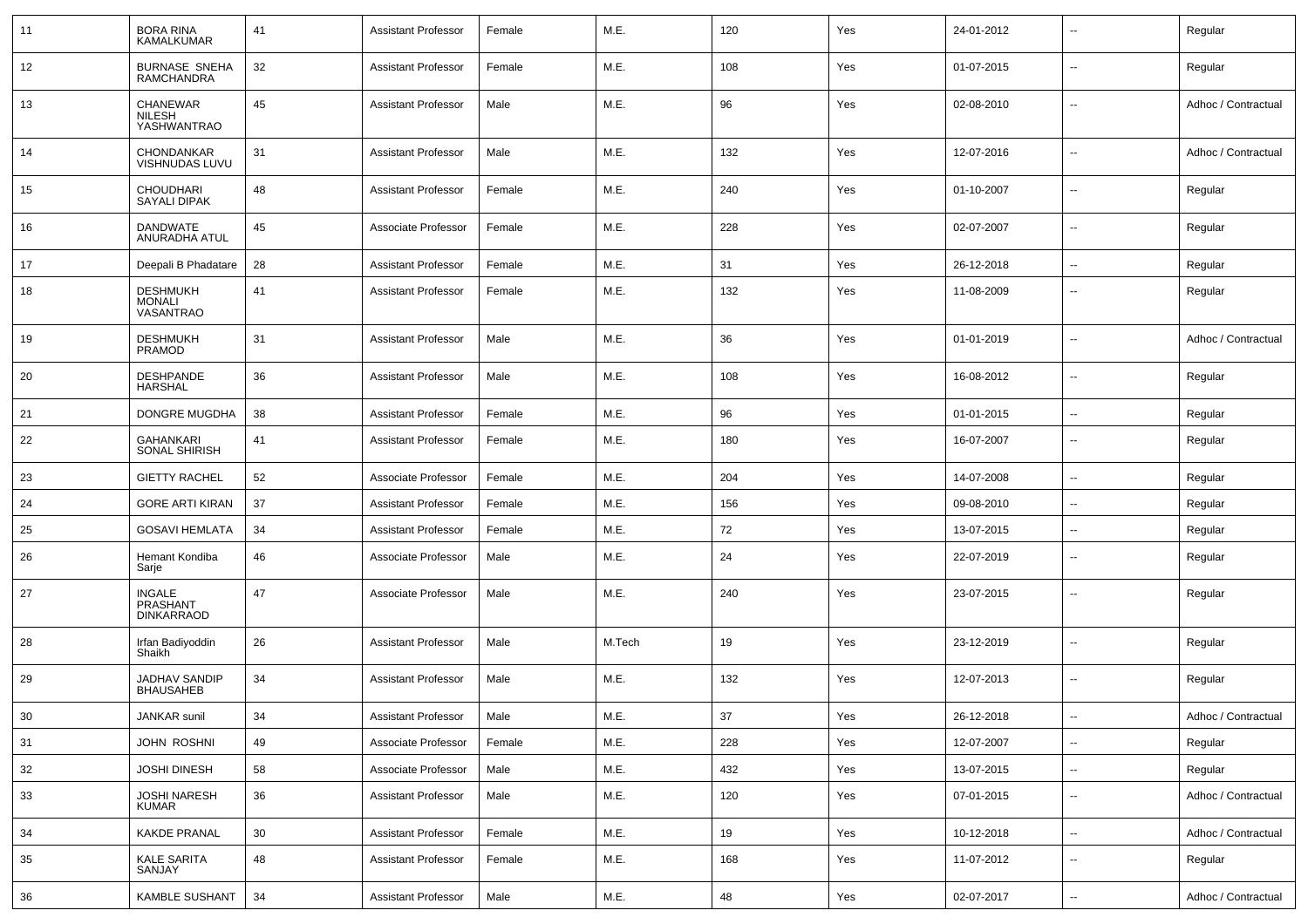| 37 | KAPURE VIJAY<br><b>RAMESH</b>                        | 34 | <b>Assistant Professor</b>                          | Male   | M.E.   | 144 | Yes | 02-08-2011 | $\sim$                   | Regular             |
|----|------------------------------------------------------|----|-----------------------------------------------------|--------|--------|-----|-----|------------|--------------------------|---------------------|
| 38 | <b>KASTURE</b><br><b>YUGANDHARA</b><br><b>GANESH</b> | 31 | <b>Assistant Professor</b>                          | Female | M.E.   | 63  | Yes | 24-07-2014 | $\mathbf{u}$             | Adhoc / Contractual |
| 39 | <b>KHARAT PALLAVI</b><br>CHHAGAN                     | 37 | <b>Assistant Professor</b>                          | Female | M.E.   | 108 | Yes | 02-08-2010 | $\sim$                   | Regular             |
| 40 | KHATAVKAR<br>SAGAR<br><b>SURYAKANT</b>               | 31 | <b>Assistant Professor</b>                          | Male   | M.E.   | 114 | Yes | 07-01-2013 | $\sim$                   | Regular             |
| 41 | KHEMCHANDANI<br>MAHI Amit                            | 37 | <b>Assistant Professor</b>                          | Female | M.E.   | 171 | Yes | 02-01-2012 | Ξ.                       | Regular             |
| 42 | Kirti Ramdas Pawar                                   | 34 | <b>Assistant Professor</b>                          | Female | M.E.   | 19  | Yes | 30-12-2019 | Ξ.                       | Regular             |
| 43 | KULKARNI<br><b>SHIRISH</b>                           | 44 | <b>Assistant Professor</b>                          | Male   | M.E.   | 180 | Yes | 09-07-2018 | $\sim$                   | Other               |
| 44 | <b>KUMAR DIKSHA</b><br><b>GAUTAM</b>                 | 41 | <b>Assistant Professor</b>                          | Female | M.E.   | 168 | Yes | 01-01-2015 | $\sim$                   | Regular             |
| 45 | LAD SIDDHESH<br>NANDAKUMAR                           | 33 | <b>Assistant Professor</b>                          | Male   | M.E.   | 84  | Yes | 02-08-2015 | $\sim$                   | Regular             |
| 46 | <b>LAKHOTE ASMITA</b><br><b>BABARO</b>               | 32 | <b>Assistant Professor</b>                          | Female | M.E.   | 119 | Yes | 21-09-2015 | $\sim$                   | Regular             |
| 47 | <b>MADAN JAGTAP</b>                                  | 35 | Professor                                           | Male   | Ph.D   | 156 | Yes | 24-12-2012 | $\sim$                   | Regular             |
| 48 | <b>MAHAJAN NEHA</b><br>AMIT                          | 37 | <b>Assistant Professor</b>                          | Female | M.E.   | 110 | Yes | 27-07-2015 | $\sim$                   | Regular             |
| 49 | <b>MANJUSHA</b><br><b>DESHMUKH</b>                   | 48 | Dean / Principal /<br>Director / Vice<br>Chancellor | Female | Ph.D   | 268 | Yes | 15-06-2006 | $\mathbf{u}$             | Regular             |
| 50 | MHAMUNKAR<br>KIRTI MADHUKAR                          | 35 | <b>Assistant Professor</b>                          | Female | M.E.   | 126 | Yes | 10-07-2013 | $\sim$                   | Regular             |
| 51 | <b>MHATRE MITALI</b><br>SANDEEP                      | 30 | <b>Assistant Professor</b>                          | Female | M.E.   | 72  | Yes | 09-01-2014 | $\sim$                   | Regular             |
| 52 | <b>MOLLY MATHEW</b>                                  | 52 | <b>Assistant Professor</b>                          | Female | M.E.   | 180 | Yes | 07-08-2014 | $\sim$                   | Adhoc / Contractual |
| 53 | <b>MOTHARKAR</b><br>SHWETA PANKAJ                    | 37 | <b>Assistant Professor</b>                          | Female | M.E.   | 132 | Yes | 08-07-2014 | $\sim$                   | Regular             |
| 54 | Mr Akshay D Koli                                     | 28 | <b>Assistant Professor</b>                          | Male   | M.E.   | 42  | Yes | 22-12-2021 | $\overline{a}$           | Regular             |
| 55 | Mr Dhiraj D Patil                                    | 29 | <b>Assistant Professor</b>                          | Male   | M.E.   | 52  | Yes | 15-12-2021 | --                       | Regular             |
| 56 | Mr Suryakant B<br>Hajare <sup>®</sup>                | 28 | <b>Assistant Professor</b>                          | Male   | M.Tech | 45  | Yes | 15-12-2021 | $\sim$                   | Regular             |
| 57 | Mrs Manisha Kunal<br>Wankhede                        | 35 | <b>Assistant Professor</b>                          | Female | M.E.   | 112 | Yes | 01-07-2019 | $\sim$                   | Regular             |
| 58 | Mrs Nilima L Shenge                                  | 38 | <b>Assistant Professor</b>                          | Female | M.Tech | 56  | Yes | 24-06-2019 | $\overline{\phantom{a}}$ | Regular             |
| 59 | Mrs Sharddha<br>Subhedar                             | 38 | <b>Assistant Professor</b>                          | Female | M.E.   | 150 | Yes | 20-12-2021 | $\sim$                   | Regular             |
| 60 | Ms Sneha A<br>Kanawade                               | 29 | <b>Assistant Professor</b>                          | Female | M.E.   | 89  | Yes | 27-12-2021 | $\sim$                   | Regular             |
| 61 | Ms Snehal A Bode                                     | 33 | <b>Assistant Professor</b>                          | Female | M.Tech | 125 | Yes | 21-09-2020 | ш.                       | Regular             |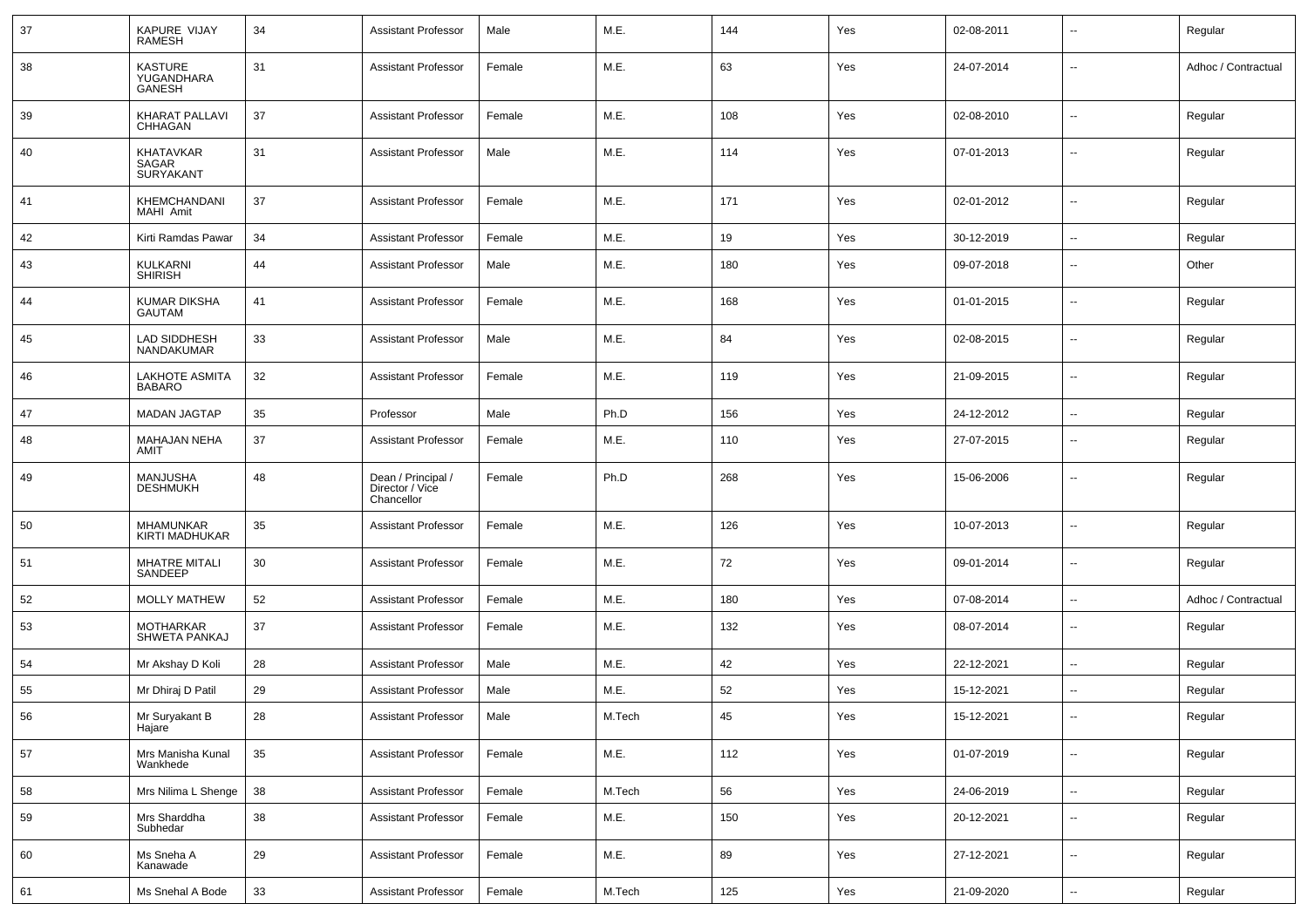| 62 | <b>NAGPAL GAIMA</b>                   | 32     | <b>Assistant Professor</b> | Female | M.E.   | 102 | Yes | 01-07-2016 | $\overline{\phantom{a}}$ | Adhoc / Contractual |
|----|---------------------------------------|--------|----------------------------|--------|--------|-----|-----|------------|--------------------------|---------------------|
| 63 | Nalini Deepthi                        | 29     | <b>Assistant Professor</b> | Female | M.Tech | 30  | Yes | 01-01-2019 | $\overline{\phantom{a}}$ | Regular             |
| 64 | NARWADE<br>RAJASHRI RAJU              | 43     | Associate Professor        | Female | M.E.   | 192 | Yes | 19-10-2007 | $\overline{\phantom{a}}$ | Regular             |
| 65 | Navdeep Ravinder<br>Bagga             | 34     | <b>Assistant Professor</b> | Female | M.E.   | 18  | Yes | 03-01-2020 | $\mathbf{u}$             | Regular             |
| 66 | NAZIRKAR<br>VASUDEO                   | 32     | <b>Assistant Professor</b> | Male   | M.E.   | 72  | Yes | 23-07-2018 | $\overline{\phantom{a}}$ | Adhoc / Contractual |
| 67 | Neha Nitesh<br>Chhangani              | 28     | <b>Assistant Professor</b> | Female | M.E.   | 30  | Yes | 03-01-2019 | $\overline{\phantom{a}}$ | Regular             |
| 68 | Nidhi Singh                           | 29     | <b>Assistant Professor</b> | Female | M.E.   | 25  | Yes | 24-06-2019 | $\mathbf{u}$             | Regular             |
| 69 | Nilima Laxmikant<br>Shende            | 38     | <b>Assistant Professor</b> | Female | M.Tech | 25  | Yes | 24-06-2019 | $\overline{\phantom{a}}$ | Regular             |
| 70 | PAL SUNITA<br><b>DEEPAK</b>           | 36     | Associate Professor        | Female | Ph.D   | 144 | Yes | 02-07-2012 | $\overline{\phantom{a}}$ | Regular             |
| 71 | PANDE MEGHA<br><b>NILESH</b>          | 41     | <b>Assistant Professor</b> | Female | M.E.   | 132 | Yes | 05-07-2013 | $\overline{\phantom{a}}$ | Regular             |
| 72 | PARGUNDE<br><b>DINESH MANOHAR</b>     | 57     | <b>Assistant Professor</b> | Male   | M.E.   | 384 | Yes | 22-06-2015 | $\overline{\phantom{a}}$ | Regular             |
| 73 | PARVATIKAR<br>SUHASINI GOVIND         | 33     | <b>Assistant Professor</b> | Female | M.E.   | 120 | Yes | 02-08-2010 | $\overline{\phantom{a}}$ | Regular             |
| 74 | PATIL AMIT<br>VASANTRAO               | 41     | <b>Assistant Professor</b> | Male   | M.E.   | 132 | Yes | 01-07-2015 | $\overline{\phantom{a}}$ | Regular             |
| 75 | <b>PATIL NILESH</b>                   | 34     | <b>Assistant Professor</b> | Male   | M.E.   | 42  | Yes | 09-07-2018 | $\overline{\phantom{a}}$ | Adhoc / Contractual |
| 76 | <b>PEJLEKAR</b><br>PRAGATI AVINASH    | 38     | <b>Assistant Professor</b> | Female | M.E.   | 168 | Yes | 02-08-2010 | $\overline{\phantom{a}}$ | Regular             |
| 77 | PHADTARE KIRAN                        | 27     | <b>Assistant Professor</b> | Female | M.E.   | 84  | Yes | 08-07-2019 | $\overline{\phantom{a}}$ | Other               |
| 78 | PILLAI MANOJ                          | 26     | <b>Assistant Professor</b> | Male   | M.E.   | 30  | Yes | 06-07-2015 | $\mathbf{u}$             | Other               |
| 79 | Pinjarkar UMESH<br><b>SHANKAR</b>     | 41     | <b>Assistant Professor</b> | Male   | M.E.   | 168 | Yes | 25-01-2010 | $\overline{\phantom{a}}$ | Regular             |
| 80 | Pramod<br>Ramprakash Maurya           | 34     | <b>Assistant Professor</b> | Male   | M.E.   | 24  | Yes | 17-07-2019 | $\overline{\phantom{a}}$ | Regular             |
| 81 | Priyanka Mohansing<br>Rajput          | 29     | <b>Assistant Professor</b> | Female | M.Tech | 24  | Yes | 10-07-2019 | $\overline{\phantom{a}}$ | Regular             |
| 82 | PUROHIT ALKA                          | $57\,$ | Assistant Professor        | Female | M.E.   | 300 | Yes | 20-01-2016 | $\overline{\phantom{a}}$ | Regular             |
| 83 | QUAZI TAQUIDDIN<br>ZAHEERUDDIN        | 46     | Associate Professor        | Male   | M.E.   | 252 | Yes | 22-08-2007 | ۰.                       | Regular             |
| 84 | <b>RAUT PRASANNA</b><br><b>PRAMOD</b> | 32     | <b>Assistant Professor</b> | Male   | M.E.   | 84  | Yes | 01-01-2015 | $\overline{\phantom{a}}$ | Regular             |
| 85 | SACHIN VILAS<br>BHALERAO              | $47\,$ | Other                      | Male   | Ph.D   | 30  | Yes | 01-07-2018 | ۰.                       | Visiting            |
| 86 | Sagar Baburao<br>Kadu                 | 37     | <b>Assistant Professor</b> | Male   | M.E.   | 19  | Yes | 24-12-2019 | $\overline{\phantom{a}}$ | Regular             |
| 87 | Saumya Rahul<br>Singh                 | 38     | <b>Assistant Professor</b> | Female | Ph.D   | 20  | Yes | 01-11-2019 | ۰.                       | Regular             |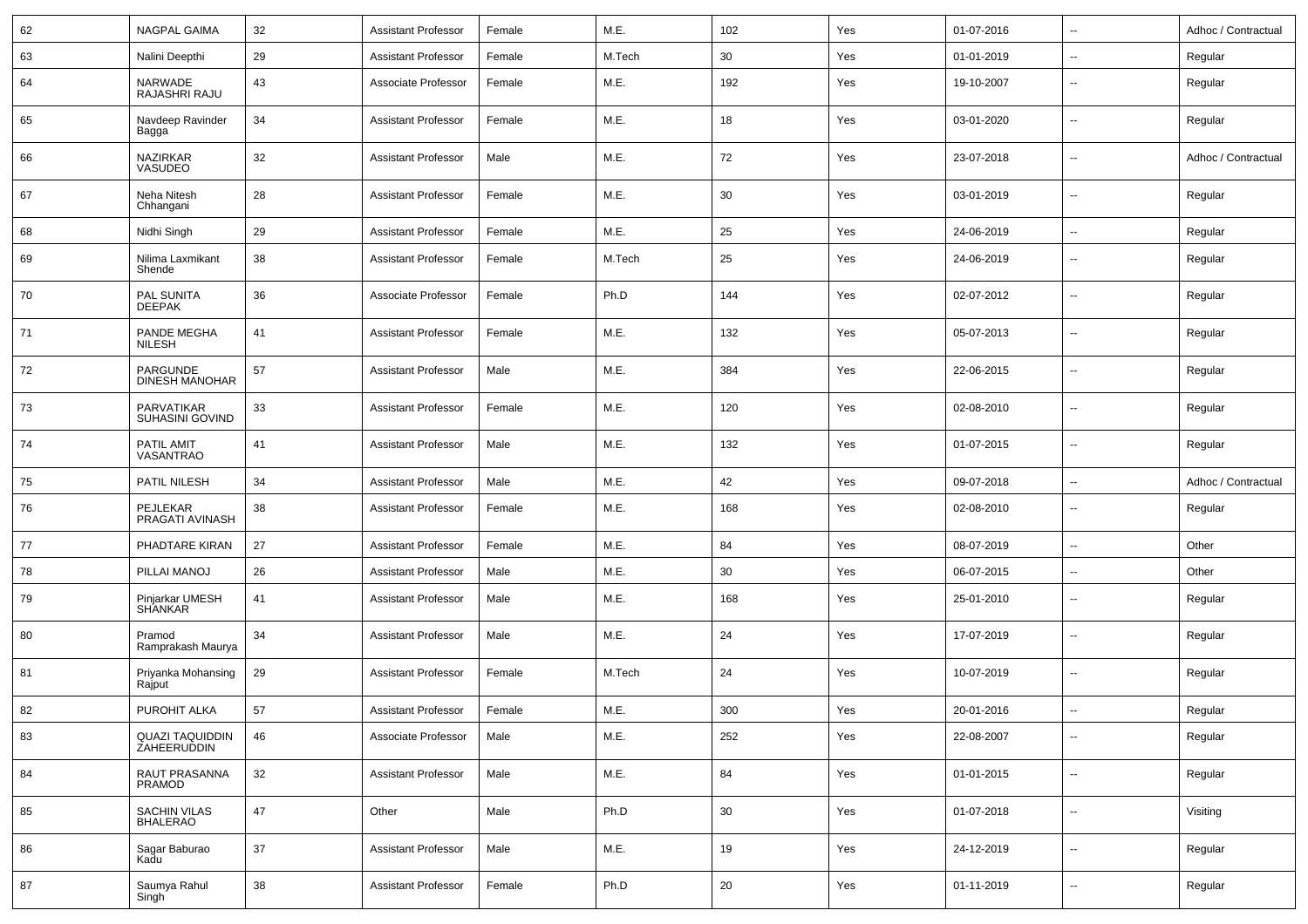| 88  | <b>SELVAM SHANTI</b><br><b>PALANI</b>             | 53 | Associate Professor        | Female | M.E.   | 288 | Yes | 17-07-2008 | ۰.                       | Regular             |
|-----|---------------------------------------------------|----|----------------------------|--------|--------|-----|-----|------------|--------------------------|---------------------|
| 89  | SHARMA NEHA                                       | 39 | <b>Assistant Professor</b> | Female | M.E.   | 108 | Yes | 01-07-2019 | --                       | Regular             |
| 90  | <b>SHARMA RAGINI</b>                              | 41 | <b>Assistant Professor</b> | Female | M.E.   | 144 | Yes | 01-07-2016 | $\overline{\phantom{a}}$ | Adhoc / Contractual |
| 91  | <b>SHEETAL</b><br><b>BHUJADE</b>                  | 46 | Associate Professor        | Female | M.E.   | 218 | Yes | 08-09-2005 | ۰.                       | Regular             |
| 92  | Sheetal Bukkawar                                  | 39 | Associate Professor        | Female | M.E.   | 194 | Yes | 27-07-2015 | $\overline{\phantom{a}}$ | Regular             |
| 93  | <b>SHINDE</b><br>PRAVEEEN<br>SAMBHAJI             | 33 | <b>Assistant Professor</b> | Male   | M.E.   | 116 | Yes | 12-03-2012 | --                       | Regular             |
| 94  | Shubhada Pradeep<br>Deshmukh                      | 25 | <b>Assistant Professor</b> | Female | B.E    | 23  | Yes | 13-08-2019 | $\overline{\phantom{a}}$ | Regular             |
| 95  | SINGH SANJAY<br>SURENDRANATH                      | 32 | <b>Assistant Professor</b> | Male   | M.E.   | 60  | Yes | 24-07-2014 | $\overline{\phantom{a}}$ | Adhoc / Contractual |
| 96  | <b>SINGH SIMA</b>                                 | 43 | <b>Assistant Professor</b> | Female | M.E.   | 276 | Yes | 26-12-2018 | $\overline{\phantom{a}}$ | Adhoc / Contractual |
| 97  | SOMANI POOJA<br><b>DINESH</b>                     | 40 | Associate Professor        | Female | M.E.   | 204 | Yes | 20-07-2007 | --                       | Regular             |
| 98  | Sonali Shukla                                     | 39 | <b>Assistant Professor</b> | Female | M.E.   | 18  | Yes | 01-01-2020 | ۰.                       | Regular             |
| 99  | SONAWALE<br><b>BHAGYASHRI</b>                     | 39 | <b>Assistant Professor</b> | Female | M.E.   | 156 | Yes | 01-07-2007 | ۰.                       | Regular             |
| 100 | Soni Sandeep<br>Jaiswal                           | 32 | <b>Assistant Professor</b> | Female | M.E.   | 23  | Yes | 21-08-2019 | $\overline{\phantom{a}}$ | Regular             |
| 101 | SORTE<br><b>MADHUKAR</b>                          | 51 | Associate Professor        | Female | M.E.   | 252 | Yes | 18-01-2016 | $\overline{\phantom{a}}$ | Regular             |
| 102 | SREENIVASAN<br><b>SREEJITH</b>                    | 36 | <b>Assistant Professor</b> | Male   | M.E.   | 66  | Yes | 02-01-2017 | ۰.                       | Adhoc / Contractual |
| 103 | <b>SUBHEDAR</b><br><b>SHRADDHA</b><br>CHANDRAKANT | 38 | <b>Assistant Professor</b> | Female | M.E.   | 144 | Yes | 01-08-2012 | ۰.                       | Regular             |
| 104 | <b>SUNIL RANGARI</b>                              | 50 | Professor                  | Male   | Ph.D   | 264 | Yes | 11-06-2015 | --                       | Regular             |
| 105 | Sunil Sopnur                                      | 27 | <b>Assistant Professor</b> | Male   | M.Tech | 31  | Yes | 26-12-2018 | --                       | Regular             |
| 106 | Supriya Pramod<br>Khapre                          | 28 | <b>Assistant Professor</b> | Female | M.E.   | 19  | Yes | 23-12-2019 | $\overline{a}$           | Regular             |
| 107 | Swapnil Sanjiv<br>Jadhav                          | 26 | <b>Assistant Professor</b> | Male   | M.Tech | 19  | Yes | 23-12-2019 | $\overline{a}$           | Regular             |
| 108 | <b>TAYADE SINDU</b><br><b>VINIT</b>               | 44 | <b>Assistant Professor</b> | Female | M.E.   | 204 | Yes | 15-07-2009 | $\overline{\phantom{a}}$ | Regular             |
| 109 | THAKUR CHETAN<br>DASHARATH                        | 34 | <b>Assistant Professor</b> | Male   | M.E.   | 156 | Yes | 01-08-2014 | Ξ.                       | Adhoc / Contractual |
| 110 | THAKUR<br>PARAMJIT<br><b>MAHESH</b>               | 32 | <b>Assistant Professor</b> | Male   | M.E.   | 48  | Yes | 08-07-2014 | $\overline{\phantom{a}}$ | Regular             |
| 111 | <b>THAKUR</b><br><b>VRUSHALI PANKAJ</b>           | 38 | <b>Assistant Professor</b> | Female | M.E.   | 216 | Yes | 17-01-2011 | Ξ.                       | Adhoc / Contractual |
| 112 | THANGAN NAMITA                                    | 30 | <b>Assistant Professor</b> | Female | M.E.   | 30  | Yes | 03-07-2019 | Ξ.                       | Adhoc / Contractual |